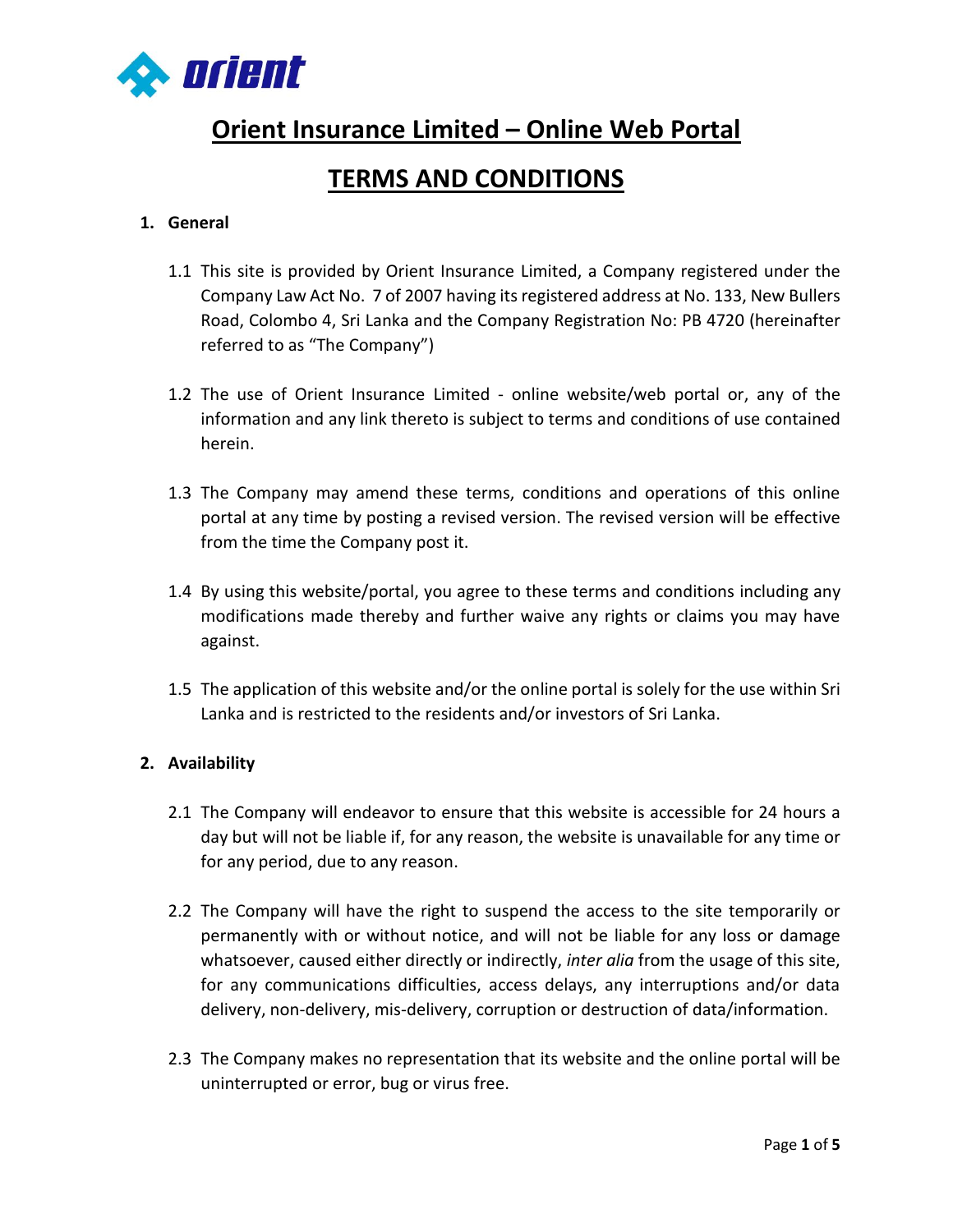

#### **3. Information on the Company Website**

- 3.1 The contents available through the portal is the sole property of the Company including, but not limited to: written contents, photographs, graphics, illustrations, marks, logos, sound or video clips, and flash animations.
- 3.2 The users of this website are not permitted to download, print, extract or redistribute any said type of information of this website/portal except for any personal and noncommercial use. The users are not permitted to reproduce and/or modify and/or in any way change any of the information available on this website and the portal.
- 3.3 The information contained herein is solely for the purpose of providing information of the products and services of the Company for the users of this portal. The Company undertakes to exercise reasonable care and skill to ensure that the information contained in the website is accurate at the date of publication subject to the condition contained in 3.4.
- 3.4 The Company makes no warranty as to the accuracy of any information on this website to the extent that the Company will not have to accept the liability for any errors or omissions within it due to the nature of the internet due to which there may be circumstances in which errors occur within the information.

#### **4. Information collected**

- 4.1 The information collected within this site as provided by the users i.e, personal information is collected for the purposes of providing the users with the requested product or service, as an administrative requirement to serve and maintain the respective policy including responding to any query that the users may raise in future.
- 4.2 All personal information supplied by the users will be treated with confidentiality by the Company and will be held and maintained in the Company's data systems or those of their agents and/or subcontractors.
- 4.3 The Company may pass the said information to other companies to process them on its behalf.
- 4.4 The Company may also share the collected information to the regulatory authorities where the Company is required and/or permitted to do so by law of the Country.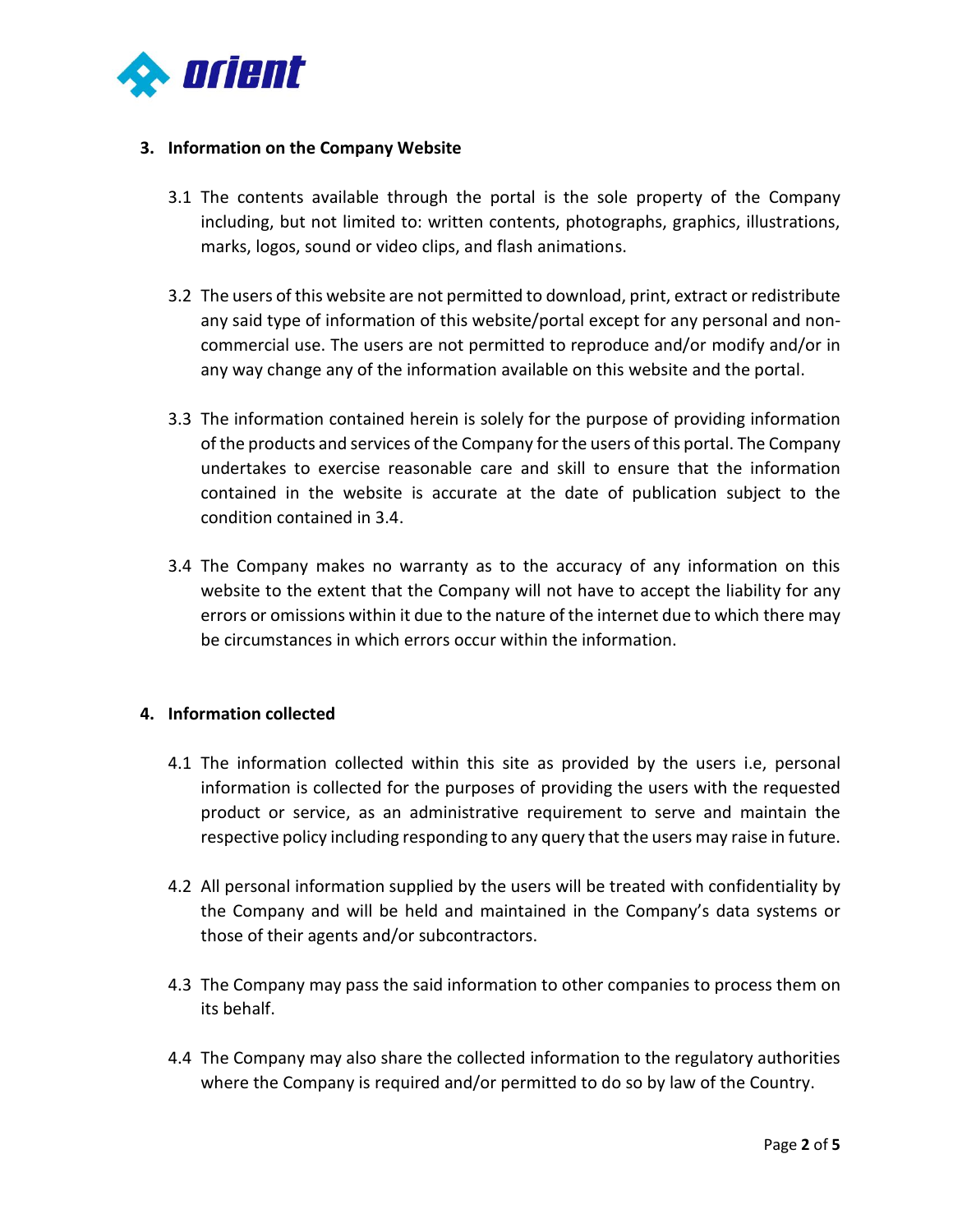

- 4.5 The Company would use the said information collected from the site to inform the users (by way of telephone and/or post and/or email) of products and services the Company and/or its partners provide. The users who would prefer not to receive this information may notify it to the Company.
- 4.6 As part of the process of providing the users with the product or service requested, the Company may undertake certain checks and/or exchange information with various databases. For instance, as part of the process for underwriting general insurance products, the Company may check with a licensed credit-referencing agency and a record of this search will be made. When the Company make any such check and/or exchange information, it will include further details of the same within the website and/or in its future correspondences with the users.
- 4.7 The Company will take all reasonable steps to ensure that any personal information provided by the users via this website is kept secure subject to the condition contained in 4.8.
- 4.8 The Company makes no guarantee whatsoever as to the security of the personal data submitted to the website/portals to the extent that the Company will not have to accept the liability for any damages caused whatsoever due to the nature of the internet. Any inward transmission of data is carried out at the risk of the users.

#### **5. Payments**

Any payments done through the website are subject to the following conditions:

- 5.1 When the users proceed to make payments, the Company will be entitled to debit the amounts of the transaction and any charge, if applicable from account and/or debit and/or credit card that the users have specified.
- 5.2 The Company shall not be liable if any transaction is not completed or for any failure on the part of the financial service provider, bank and/or the credit card agency, internet payment gateway, to perform any of its obligations.
- 5.3 The Company shall be under no liability whatsoever in respect of any loss or damage arising directly or indirectly incidental to the non-authorization made by any financial service provider/bank of the cardholder/credit card agency.
- 5.4 In the event of an unsuccessful payment, the users may communicate such to their financial service provider/bank before trying again in order to avoid any duplicate payments.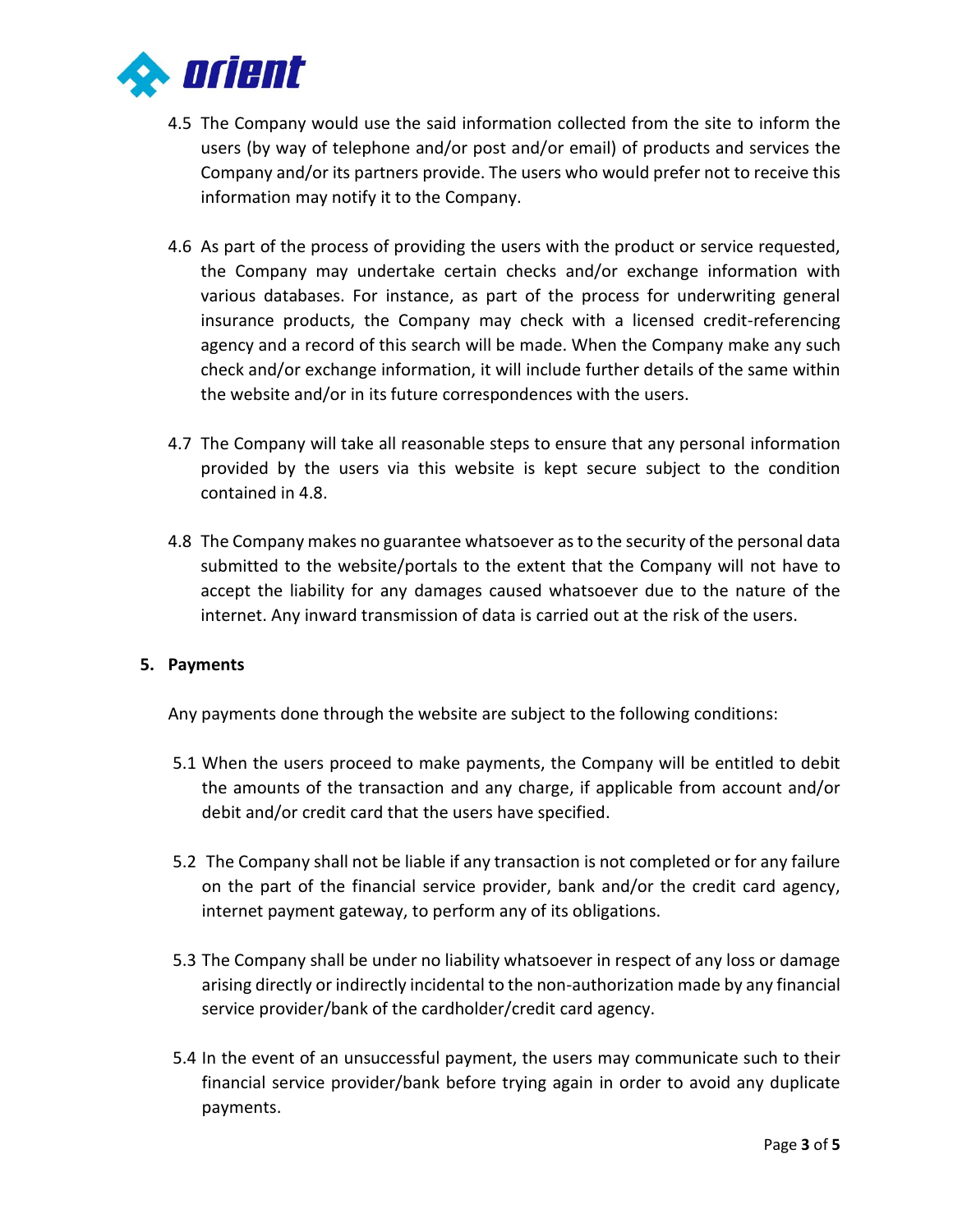

- 5.5 The users are not entitled to claim any compensation for cancelled payments. Any refund of payments will be made based on the merits of the case on the sole discretion of the Company.
- 5.6 The premium amounts quoted in the renewal notices and/or on the website are subject to change without notice from time to time and may also depend on the payment method chosen.

#### **6. Declaration**

In using this website and its portals, you agree to the following:

- 6.1 You have the legal capacity to enter into this agreement.
- 6.2 All the information, documents and statements provided by the users are true and correct and that the users have not withheld any material information that may affect the proposal and/or quote and/or policy.
- 6.3 The users have understood that this application and information provided by them shall form the basis of the policy between the Company and them. The users shall also understand and agree that non-disclosure and/or misrepresentation and/or concealment of any material facts will make the proposal and/or quote and/or policy null and void *ab initio* (since inception) without any entitlement for refund.
- 6.4 The users would not do any activity, directly or indirectly, while using the website:
	- $\circ$  To disrupt and/or interfere with security of, or otherwise abuse, the website, portals or any services, system resources, accounts, servers or networks connected to or accessible through the Site or affiliated or linked websites;
	- o To uphold, post or otherwise transmit through or on this Site any viruses or other harmful, disruptive or destructive files;
	- o To create or use a false identity on this Site;
	- $\circ$  To do anything which will or might damage, interfere with, disrupt access to, interrupt or impair the functionality of the material available on the Company's online portal, nor to upload any material that contains any computer viruses or other codes, files or programs designed to interrupt, destroy or limit the functionality of any software or equipment.
	- o To obtain or attempt to obtain unauthorized access to the Orient Insurance Ltd online portal or any private member account.
	- $\circ$  To obtain or attempt to obtain unauthorized access to the Site or portions of the Site which are restricted from general access.